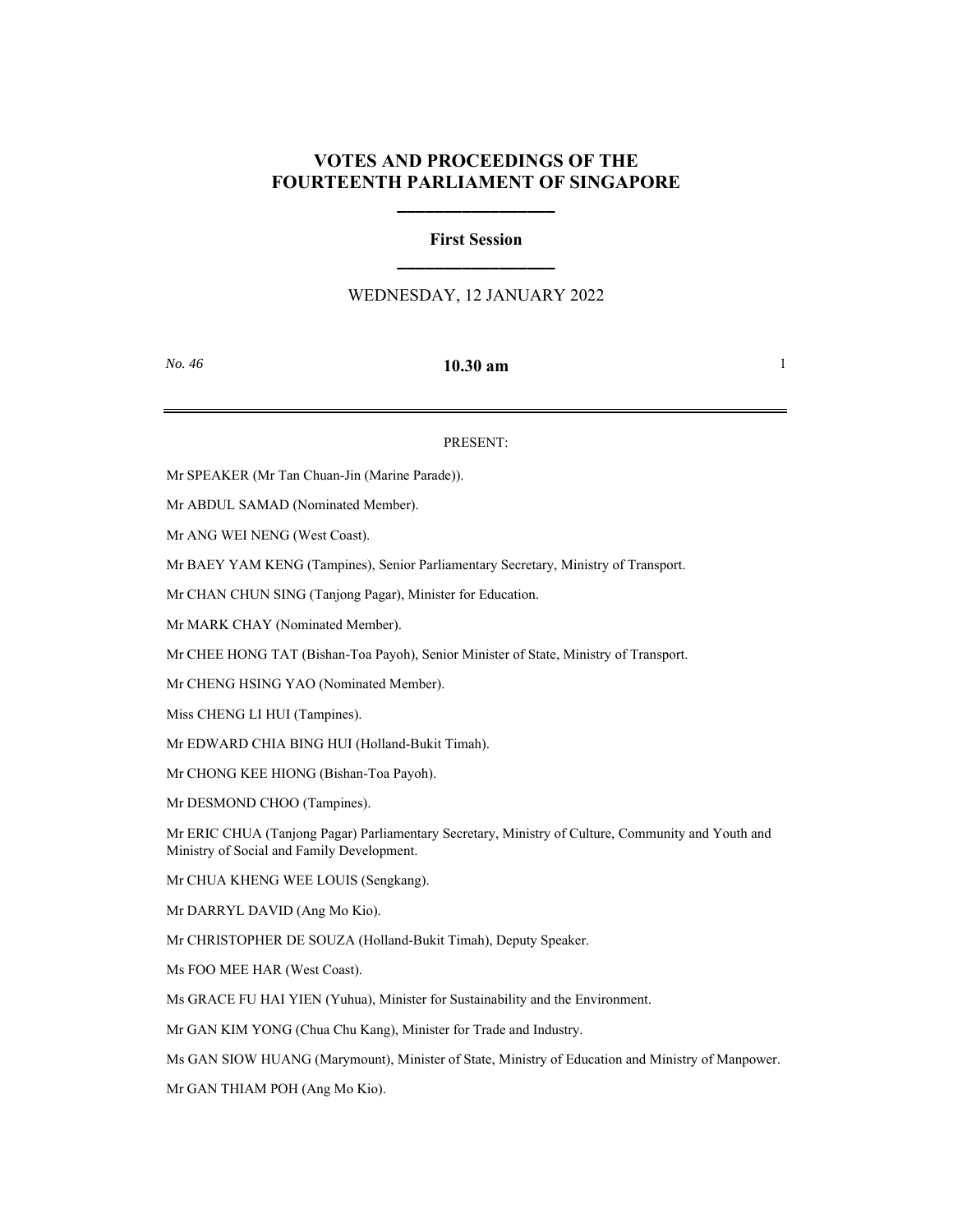Mr GERALD GIAM YEAN SONG (Aljunied).

Mr DERRICK GOH (Nee Soon).

Ms HE TING RU (Sengkang).

Mr HENG CHEE HOW (Jalan Besar), Senior Minister of State, Ministry of Defence.

Mr HENG SWEE KEAT (East Coast), Deputy Prime Minister and Coordinating Minister for Economic Policies.

Prof HOON HIAN TECK (Nominated Member).

Mr SHAWN HUANG WEI ZHONG (Jurong).

Ms INDRANEE RAJAH (Tanjong Pagar), Minister, Prime Minister's Office, Second Minister for Finance, Second Minister for National Development and Leader of the House.

Mr S ISWARAN (West Coast), Minister for Transport and Minister-in-charge of Trade Relations.

Dr JANIL PUTHUCHEARY (Pasir Ris-Punggol), Senior Minister of State, Ministry of Communications and Information and Ministry of Health and Government Whip.

Dr AMY KHOR LEAN SUAN (Hong Kah North), Senior Minister of State, Ministry of Sustainability and the Environment and Ministry of Transport.

Prof KOH LIAN PIN (Nominated Member).

Dr KOH POH KOON (Tampines), Senior Minister of State, Ministry of Health and Ministry of Manpower.

Mr KWEK HIAN CHUAN HENRY (Kebun Baru).

Mr DESMOND LEE (West Coast), Minister for National Development and Minister-in-charge of Social Services Integration.

Mr LEE HSIEN LOONG (Ang Mo Kio), Prime Minister.

Mr LEONG MUN WAI (Non-Constituency Member).

Mr LIANG ENG HWA (Bukit Panjang).

Mr LIM BIOW CHUAN (Mountbatten).

Assoc Prof JAMUS JEROME LIM (Sengkang).

Ms SYLVIA LIM (Aljunied).

Dr LIM WEE KIAK (Sembawang).

Ms LOW YEN LING (Chua Chu Kang), Minister of State, Ministry of Culture, Community and Youth and Ministry of Trade and Industry.

Ms MARIAM JAAFAR (Sembawang).

Mr MASAGOS ZULKIFLI B M M (Tampines), Minister for Social and Family Development, Second Minister for Health and Minister-in-charge of Muslim Affairs.

Dr MOHAMAD MALIKI BIN OSMAN (East Coast), Minister, Prime Minister's Office, Second Minister for Education and Second Minister for Foreign Affairs.

Mr MOHD FAHMI BIN ALIMAN (Marine Parade).

Mr MUHAMAD FAISAL ABDUL MANAP (Aljunied).

Assoc Prof Dr MUHAMMAD FAISHAL IBRAHIM (Nee Soon), Minister of State, Ministry of Home Affairs and Ministry of National Development.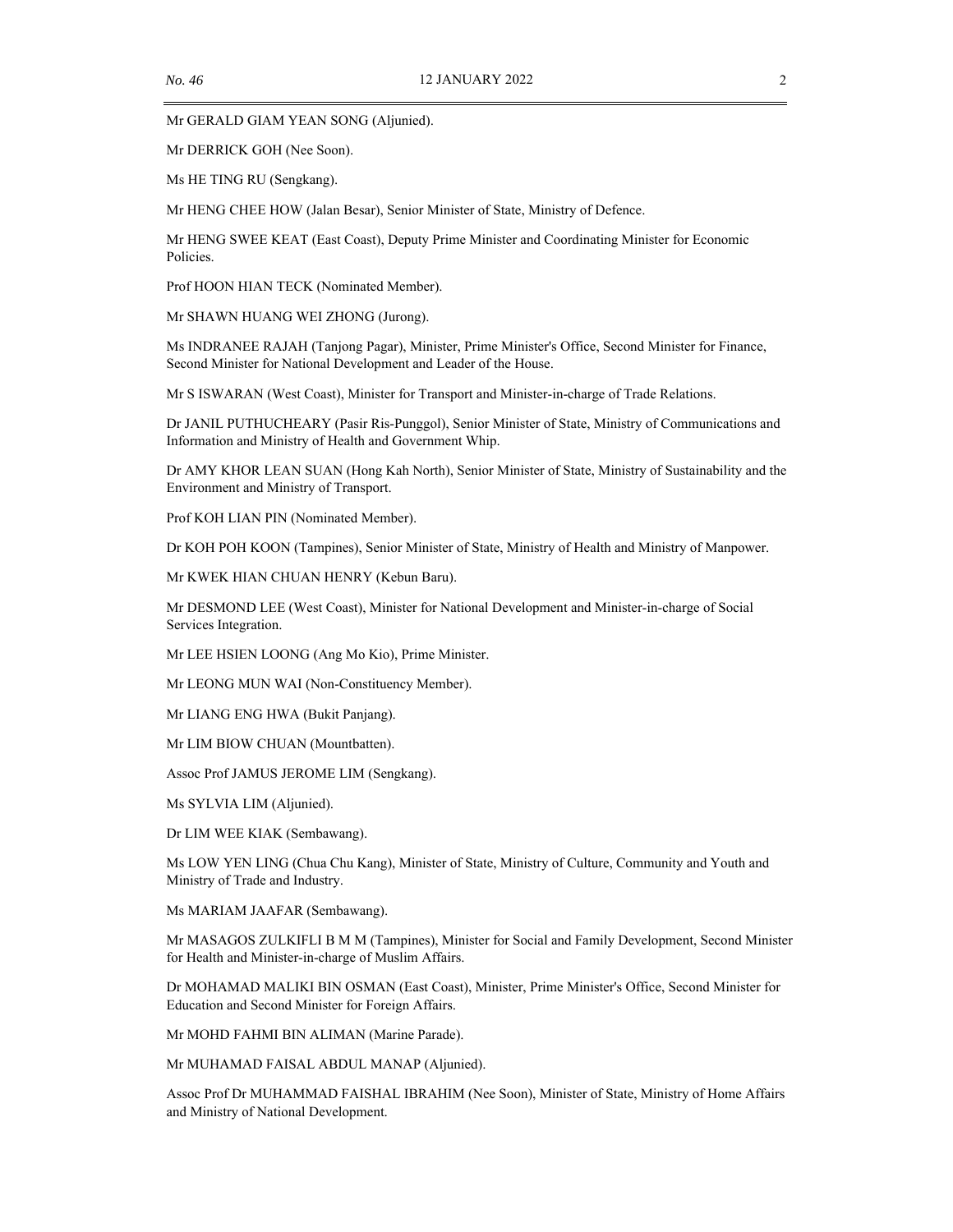Mr MURALI PILLAI (Bukit Batok).

Ms NADIA AHMAD SAMDIN (Ang Mo Kio).

Dr NG ENG HEN (Bishan-Toa Payoh), Minister for Defence.

Ms NG LING LING (Ang Mo Kio).

Mr LOUIS NG KOK KWANG (Nee Soon).

Miss RACHEL ONG (West Coast).

Mr ONG YE KUNG (Sembawang), Minister for Health.

Ms JOAN PEREIRA (Tanjong Pagar).

Mr LEON PERERA (Aljunied).

Ms DENISE PHUA LAY PENG (Jalan Besar).

Ms HAZEL POA (Non-Constituency Member).

Ms POH LI SAN (Sembawang).

Mr PRITAM SINGH (Aljunied), Leader of the Opposition.

Ms RAHAYU MAHZAM (Jurong), Parliamentary Secretary, Ministry of Communications and Information and Ministry of Health.

Mr SAKTIANDI SUPAAT (Bishan-Toa Payoh).

Mr SEAH KIAN PENG (Marine Parade).

Dr SHAHIRA ABDULLAH (Nominated Member).

Mr K SHANMUGAM (Nee Soon), Minister for Home Affairs and Minister for Law.

Mr SHARAEL TAHA (Pasir Ris-Punggol).

Ms SIM ANN (Holland-Bukit Timah), Senior Minister of State, Ministry of Foreign Affairs and Ministry of National Development and Deputy Government Whip.

Mr SITOH YIH PIN (Potong Pasir).

Ms HANY SOH (Marsiling-Yew Tee).

Ms SUN XUELING (Punggol West), Minister of State, Ministry of Education and Ministry of Social and Family Development.

Mr ALVIN TAN (Tanjong Pagar), Minister of State, Ministry of Culture, Community and Youth and Ministry of Trade and Industry.

Ms CARRIE TAN (Nee Soon).

Mr DENNIS TAN LIP FONG (Hougang).

Mr DESMOND TAN (Pasir Ris-Punggol), Minister of State, Ministry of Home Affairs and Ministry of Sustainability and the Environment.

Ms JESSICA TAN SOON NEO (East Coast), Deputy Speaker.

Mr TAN KIAT HOW (East Coast), Minister of State, Ministry of Communications and Information and Ministry of National Development.

Dr TAN SEE LENG (Marine Parade), Minister for Manpower and Second Minister for Trade and Industry.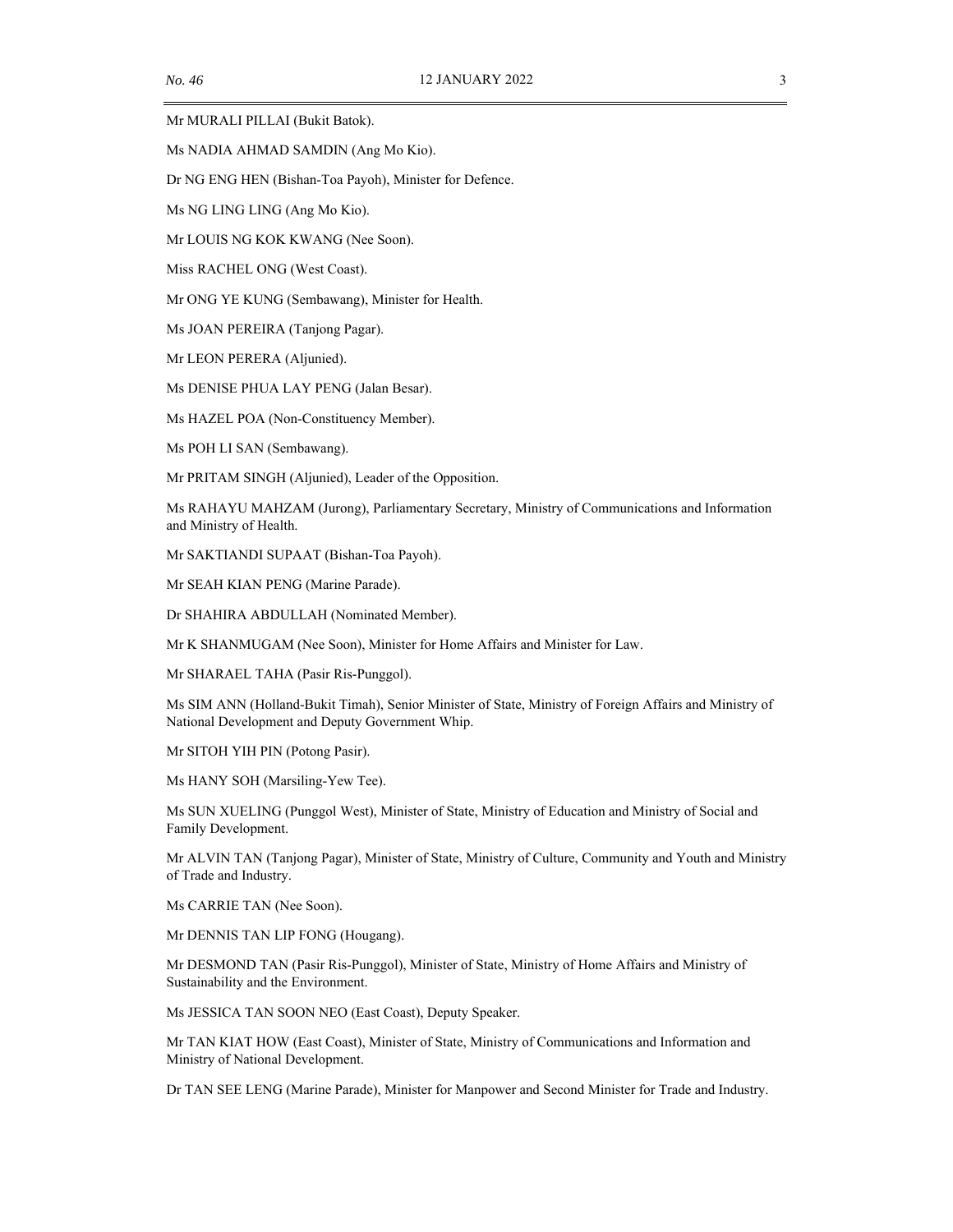Dr TAN WU MENG (Jurong).

Dr TAN YIA SWAM (Nominated Member).

Mr PATRICK TAY TECK GUAN (Pioneer).

Mr TEO CHEE HEAN (Pasir Ris-Punggol), Senior Minister and Coordinating Minister for National Security.

Mrs JOSEPHINE TEO (Jalan Besar), Minister for Communications and Information and Second Minister for Home Affairs.

Mr THARMAN SHANMUGARATNAM (Jurong), Senior Minister and Coordinating Minister for Social Policies.

Mr RAJ JOSHUA THOMAS (Nominated Member).

Ms TIN PEI LING (MacPherson).

Mr EDWIN TONG CHUN FAI (Marine Parade), Minister for Culture, Community and Youth and Second Minister for Law.

Mr VIKRAM NAIR (Sembawang).

Dr VIVIAN BALAKRISHNAN (Holland-Bukit Timah), Minister for Foreign Affairs.

Dr WAN RIZAL (Jalan Besar).

Mr DON WEE (Chua Chu Kang).

Mr LAWRENCE WONG (Marsiling-Yew Tee), Minister for Finance.

Mr XIE YAO QUAN (Jurong).

Mr ALEX YAM ZIMING (Marsiling-Yew Tee).

Ms YEO WAN LING (Pasir Ris-Punggol).

Mr YIP HON WENG (Yio Chu Kang).

Mr MELVIN YONG YIK CHYE (Radin Mas).

Mr ZAQY MOHAMAD (Marsiling-Yew Tee), Senior Minister of State, Ministry of Defence and Ministry of Manpower and Deputy Leader of the House.

Mr ZHULKARNAIN ABDUL RAHIM (Chua Chu Kang).

#### ABSENT:

\_\_\_\_\_\_\_\_\_\_\_\_\_\_\_\_\_\_\_\_\_\_\_\_\_\_\_\_\_\_\_\_

Ms JANET ANG (Nominated Member).

Miss CHERYL CHAN WEI LING (East Coast).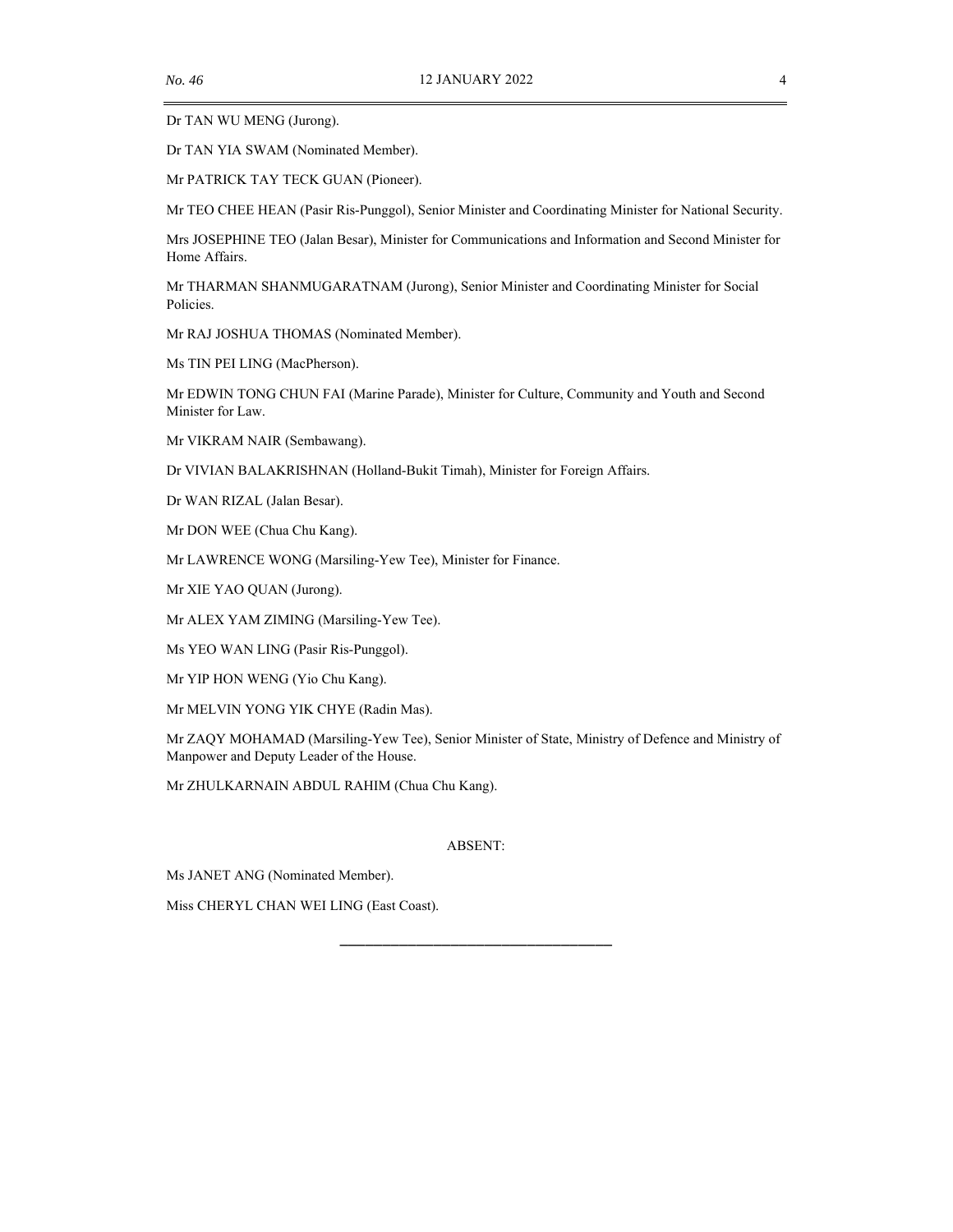| 1 | 17 Questions for Oral Answer were answered during Question Time.                                                                                                                                                                                                                                                                                                                                        |
|---|---------------------------------------------------------------------------------------------------------------------------------------------------------------------------------------------------------------------------------------------------------------------------------------------------------------------------------------------------------------------------------------------------------|
| 2 | Intellectual Property (Amendment) Bill – read a second time and committed to a Committee of<br>the whole House.                                                                                                                                                                                                                                                                                         |
|   | The House immediately resolved itself into a Committee on the Bill - (Second Minister for Law).                                                                                                                                                                                                                                                                                                         |
|   | (In the Committee)                                                                                                                                                                                                                                                                                                                                                                                      |
|   | Clauses 1 to 56 inclusive agreed to.                                                                                                                                                                                                                                                                                                                                                                    |
|   | Bill to be reported.                                                                                                                                                                                                                                                                                                                                                                                    |
|   | Bill reported, without amendment; read a third time.                                                                                                                                                                                                                                                                                                                                                    |
| 3 | Legal Profession (Amendment) Bill - read a second time and committed to a Committee of the<br>whole House.                                                                                                                                                                                                                                                                                              |
|   | The House immediately resolved itself into a Committee on the Bill - (Second Minister for Law).                                                                                                                                                                                                                                                                                                         |
|   | (In the Committee)                                                                                                                                                                                                                                                                                                                                                                                      |
|   | Clause 1 agreed to.                                                                                                                                                                                                                                                                                                                                                                                     |
|   | Clause 2:                                                                                                                                                                                                                                                                                                                                                                                               |
|   | Amendment made, in page 2, line 13, after "relevant appeal", by inserting ", or any proceedings<br>that are preliminary to any relevant proceedings or relevant appeal,". - (Second Minister for<br>Law).                                                                                                                                                                                               |
|   | Clause 2, as amended, agreed to.                                                                                                                                                                                                                                                                                                                                                                        |
|   | Clauses 3 to 7 inclusive agreed to.                                                                                                                                                                                                                                                                                                                                                                     |
|   | Bill to be reported.                                                                                                                                                                                                                                                                                                                                                                                    |
|   | Bill reported, with amendment; read a third time.                                                                                                                                                                                                                                                                                                                                                       |
| 4 | Towards a Low-Carbon Society – (Ms Poh Li San) – Motion made and Question proposed – "That<br>this House calls on the Government to enhance green financing, create more green jobs, and<br>strengthen corporate accountability, in partnership with the private sector, civil society and<br>community, to advance Singapore's inclusive transition towards a low-carbon society."; Debate<br>arising. |
| 5 | Exempted Business – (Leader of the House) – Motion made, and Question put – Resolved, "That<br>the proceedings on the business set down on the Order Paper for today be exempted at this day's<br>sitting from the provisions of Standing Order No. 2.".                                                                                                                                                |
| 6 | Towards a Low-Carbon Society – (Ms Poh Li San) – Debate resumed on Question, "That this<br>House calls on the Government to enhance green financing, create more green jobs, and strengthen<br>corporate accountability, in partnership with the private sector, civil society and community, to<br>advance Singapore's inclusive transition towards a low-carbon society.".                            |
|   | Question put and agreed to.                                                                                                                                                                                                                                                                                                                                                                             |